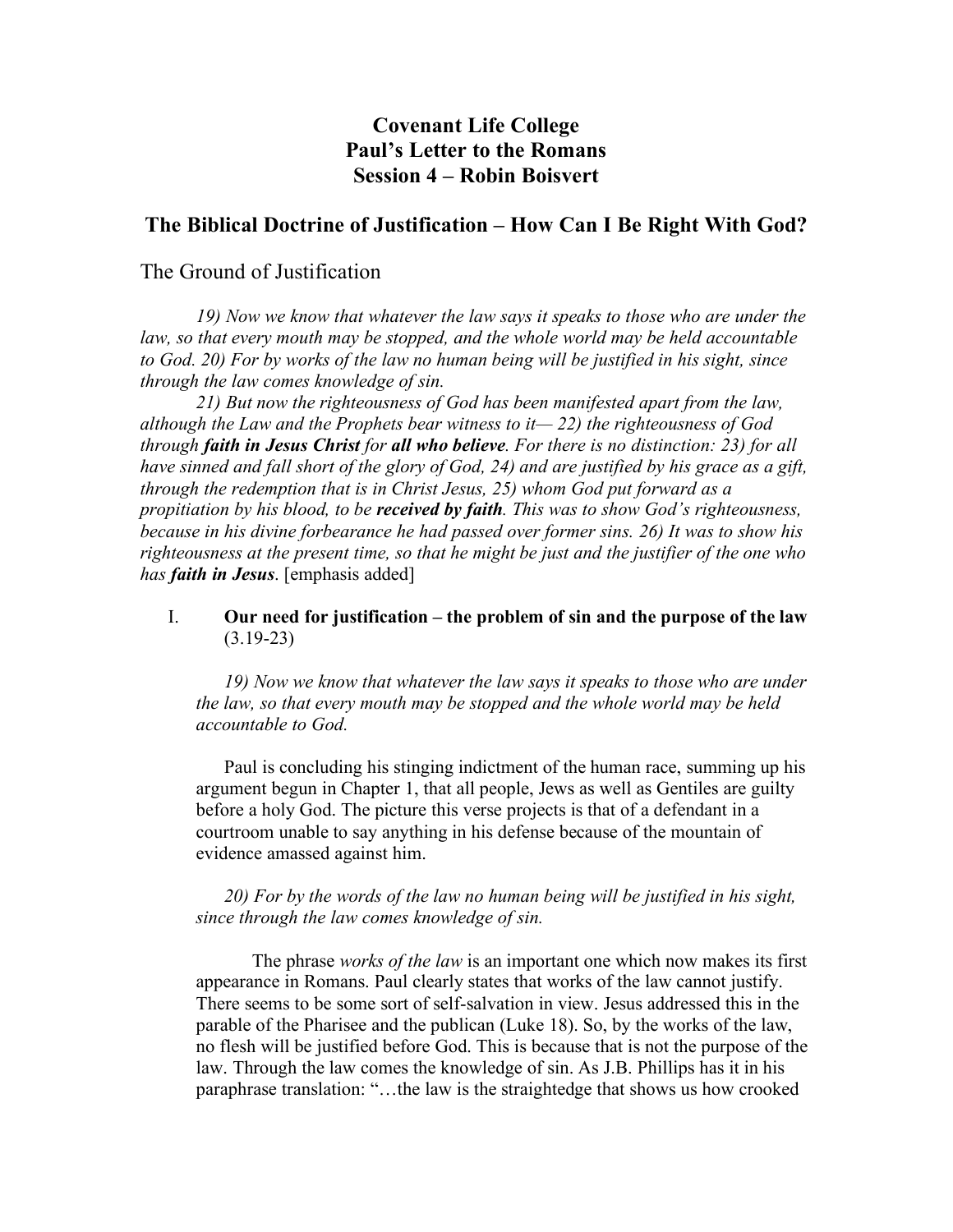we are." One of the chief functions of the law is to show us our sinfulness. The law can do this because it expresses the holy character of God.

The stage is now set for one of the most important passages in the entire Bible.

*21) But now the righteousness of God has been manifested apart from the law, although the Law and Prophets bear witness to it…*

The phrase the righteousness of God appears again. It was first used in Chapter 1.17. Understanding this phrase is key to getting the doctrine of justification right. Is it a genitive of possession of a genitive of origin? Ryken says  $both!^1$ 

"The righteousness of (or from) God is a combination of his righteous character his saving initiative and his gift of a righteous standing before him. It is his just justification of the unjust, his righteous way of 'righteousing' the unrighteous."<sup>2</sup>

This righteousness has been manifested, that is, made known, this manifestation has occurred apart from the law. But it is not in opposition to the law. The Law and Prophets actually bear witness to it, as we shall see in Chapter 4.

*22) the righteousness of God through faith in Jesus Christ for all who believe. For there is no distinction…*

Two more things are told us about this righteousness of God. It comes through faith in Jesus and it comes to all who believe.

*23) for all have sinned and fall short of the glory of God, …*

There is no distinction between Jew and Gentile – all have sinned, all fall short of God's glory.

#### **II. The source of justification – God's grace (3.24a)**

*24) and are justified by his grace as a gift, through the redemption that is in Christ Jesus,*

John R. W. Stott comments that the source of justification is the free grace of God and that the ground of justification is the redemption that is in Christ Jesus. Here Paul is connecting the righteousness with justification. Justification is a legal or forensic term. The verb *to justify* and related terms occur about 30 times

<sup>1</sup> Philip Ryken, *The Message of Salvation*, 195. <sup>2</sup> John R.W. Stott, Romans, p. 109.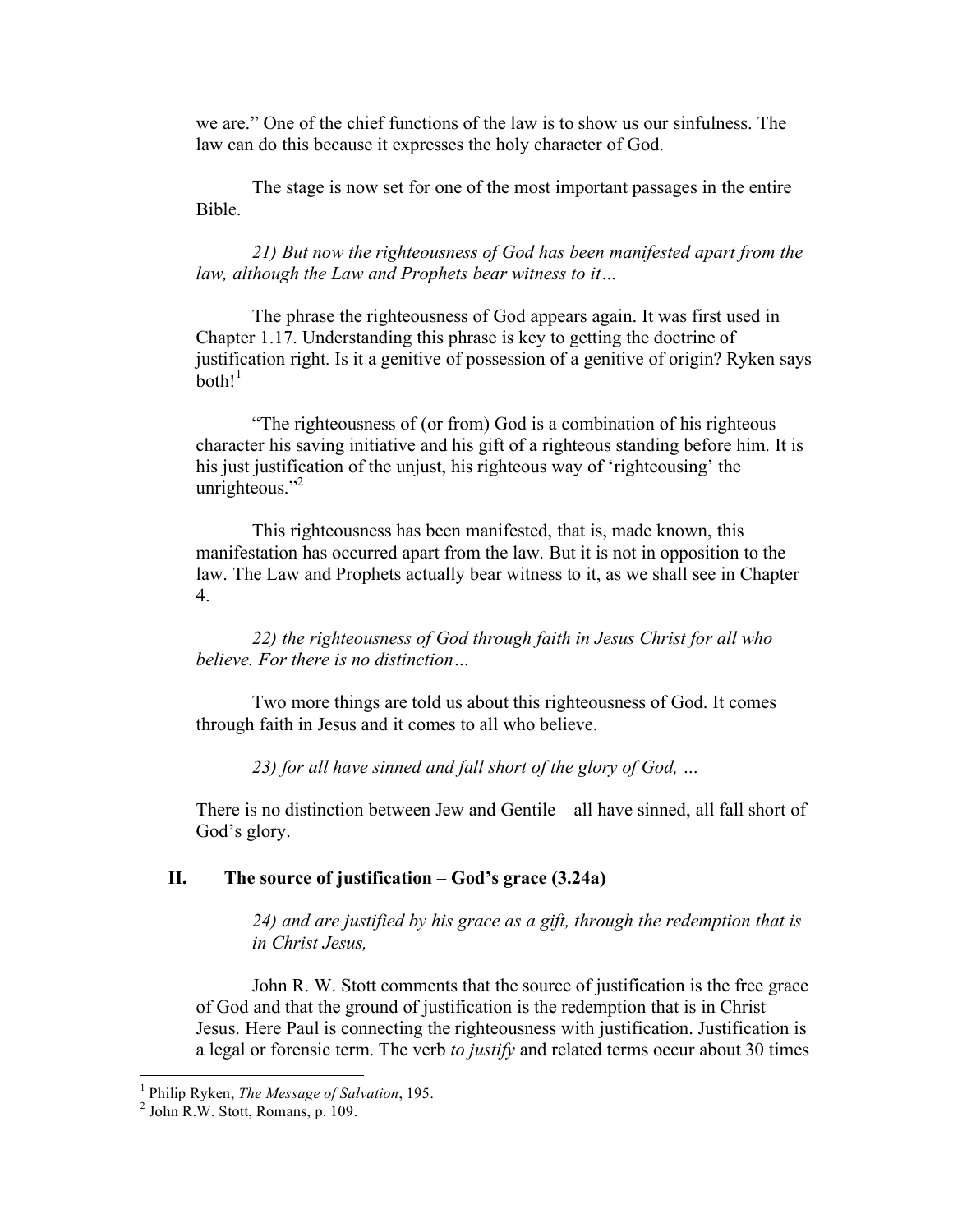in this letter. It means to "to declare righteous." (See the accompanying sheet "Statements").

## **III. The ground of justification – the work of Jesus Christ**

- 1. Redemption in Christ Jesus (3.24b)
- 2. Propitiation by His blood; the wrath of God satisfied (3.25)
- 3. Showing or demonstrating His righteousness

### *24b) through the redemption that is in Christ Jesus*

The word "redemption" is an image borrowed from the ancient slave market. It involved paying the necessary ransom to gain the release of the prisoner of slave. Only the cross work of Jesus Christ could pay the ransom for sinners (Mark 10.45).

#### *25) whom God put forth as a propitiation by his blood to be received by faith.*

"Propitiation" is a term of great important and one that has generated much controversy. The verb *to propitiate* means to appease or render favorable. It signifies that God has wrath that needs to be satisfied, pacified propitiated. **So the idea of propitiation is that of a wrath removing sacrifice**. Some believe this idea of a wrathful God to be unworthy of his character. Of course, the Old Testament sacrificial system is based on this concept. The equivalent Hebrew word for propitiation is used in the Old Testament of the 'mercy seat' which covered the ark of the covenant and had blood sprinkled on it on the Day of Atonement (Leviticus 16.15).

God's holy wrath is directed toward sin and evil. There is nothing contradictory about God and wrath. Indeed, it would be a flaw in God's character if He were indifferent to sin and evil. His holy and righteous character requires His steady, unremitting, fierce antagonism and opposition toward sin.

*25b-26) This was to show (demonstrate) God's righteousness, because in his divine forbearance he had passed over former sins. It was to show his righteousness at the present time, so that he might be just and the justifier of the one who has faith in Jesus.*

*"…the passing over sins formerly committed."* Paul used an unusual word here, one that means "to overlook, to disregard, to intentionally overlook." In this context it signifies the difference between forgiveness and not punishing.

Note the contrast between "former sins" and "the present time." God postponed the judgment of sins committed before the cross so that He could punish them in the death of His Son. In this way, He could be both just and the justifier of the one who has faith in Jesus (Cf. Acts 17.30; Hebrews 9.15).

#### **IV. Faith is the means through which we are justified (3.27-31)**